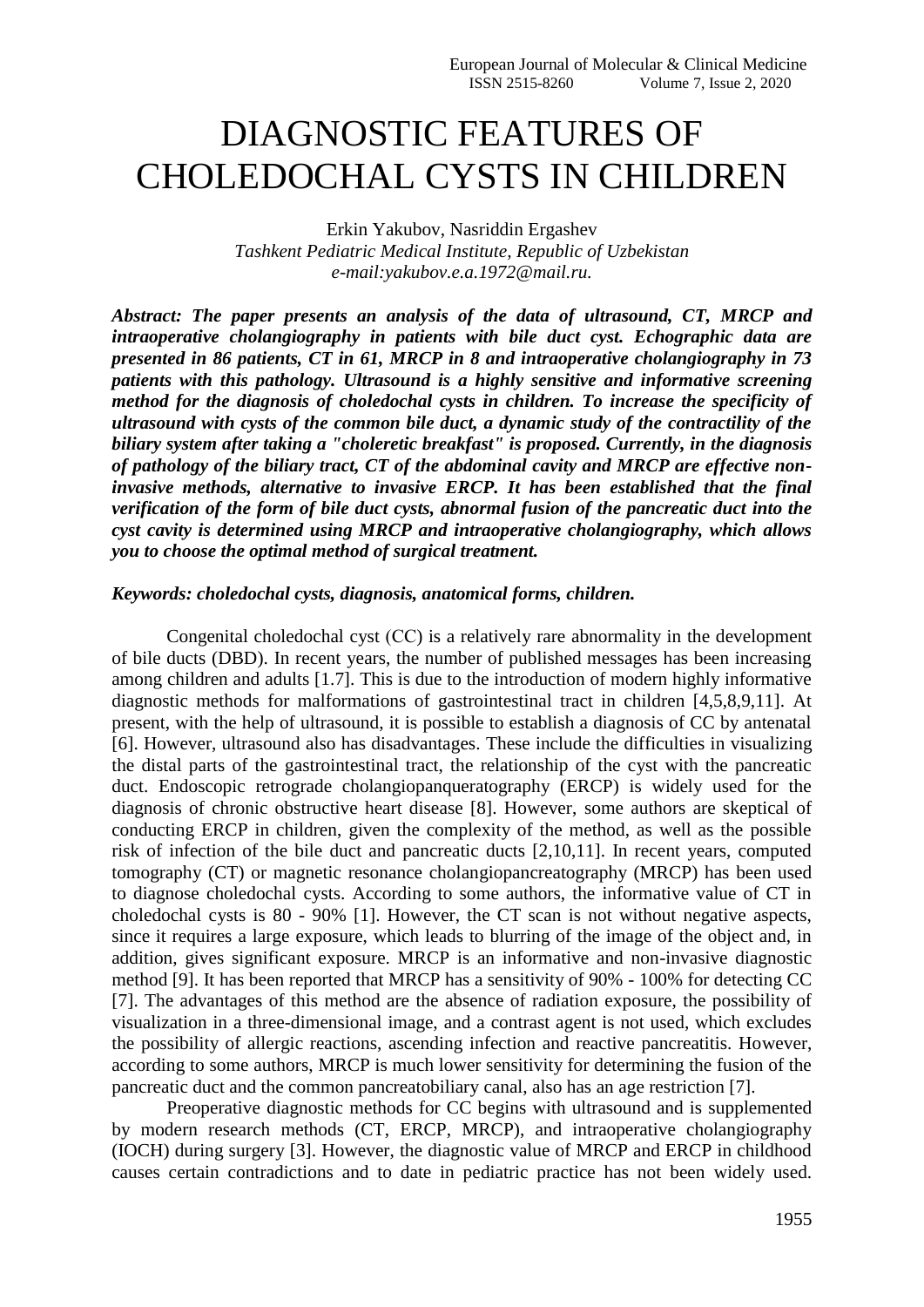However, to date, in the diagnosis of this peculiar and relatively rare defect of the biliary system, there are many unsolved problems that require further improvement. In some publications, difficulties in diagnosing this pathology, various methods of completing operations, even tactical errors made during the operation are noted. CC is often not recognized not only during clinical examination, but even during surgery. From the foregoing, it can be noted that the problem of diagnosing patients with CC is currently not sufficiently developed.

**The purpose of the study** was to determine the role of various instrumental studies in the diagnosis and determination of anatomical forms of choledochal cysts in children according to the clinic.

**Materials and research methods**. 86 patients with choledochal cyst, as well as 4 children with diseases that simulated this anomaly (solitary cyst of the liver - 2, doubling of the gallbladder - 1, dropsy of the gallbladder - 1) were treated in the clinical bases of the Department of Hospital Pediatric Surgery of Tashkent Pediatric Medical Institute in 1979 - 2020. The age of patients ranged from 15 days to 16 years. Among the patients, girls predominated - 76.7%, the ratio of boys and girls was 1: 3, which corresponds to literature data.

Patients underwent comprehensive clinical, laboratory and radiation diagnostic methods: ultrasound and CT of the abdominal organs, MRCP, IOCH, histomorphological examination of the removed biomaterial.

Ultrasound of the liver and gastrointestinal tract is a screening diagnostic method for CC. Ultrasound was performed according to the standard method using Aloka SSD 1400 devices with multi-frequency sensors: vector - 1.4 MHz, convex - 3-8 MHz and linear 5-8 MHz, as well as the Voluson R 730 Pro. CT was performed in 61 (67.8%) of 90 patients. The main indications for CT were abnormalities of the gastrointestinal tract diagnosed by ultrasound. The study was carried out in the patient's position on the back using a Philips "Brillians-64" apparatus (matrix 1024x1024, slice thickness - voxel size - x, y, z - 0.33x0.33x0.34 mm). The radiation load per patient, on average, was 1.2 mSv. MRCP was performed in 8 (8.9%) patients. The study was carried out on a Samsung Magnetom Espree magnetic resonance imager with a superconducting magnet of a magnetic field of 1.5 T using a coil for body weight (Whole body). IOCH was performed in 73 (84.9%) of 86 operated patients with CC, in 13 (15.1%) cases, for various technical reasons, it was not possible to conduct it.

**Results and its discussion.** The rarity of the pathology and the polymorphism of clinical signs of CC leads to significant difficulties in the diagnosis of the disease. Most hospitalized patients were referred to the clinic with erroneous diagnoses. Mistakes in referral diagnoses occurred in 38 (44.1%) cases. The reason for such diagnostic errors at the prehospital stage becomes understandable, given that, due to its rarity, this pathology is little known to pediatricians and general practitioners, even surgeons.

An ultrasound scan of the abdominal organs examined the liver, extra- and intrahepatic bile ducts, pancreas, pancreas. Moreover, in patients with CC, an enlarged choledoch located along the portal vein was revealed, exceeding normal age parameters with fluctuations from 1.0 cm to 18.0 cm, with various forms of expansion throughout the choledoch, communicating with an increased or decreased volume of the gallbladder, often with calculi characteristic acoustic track (Fig. 1).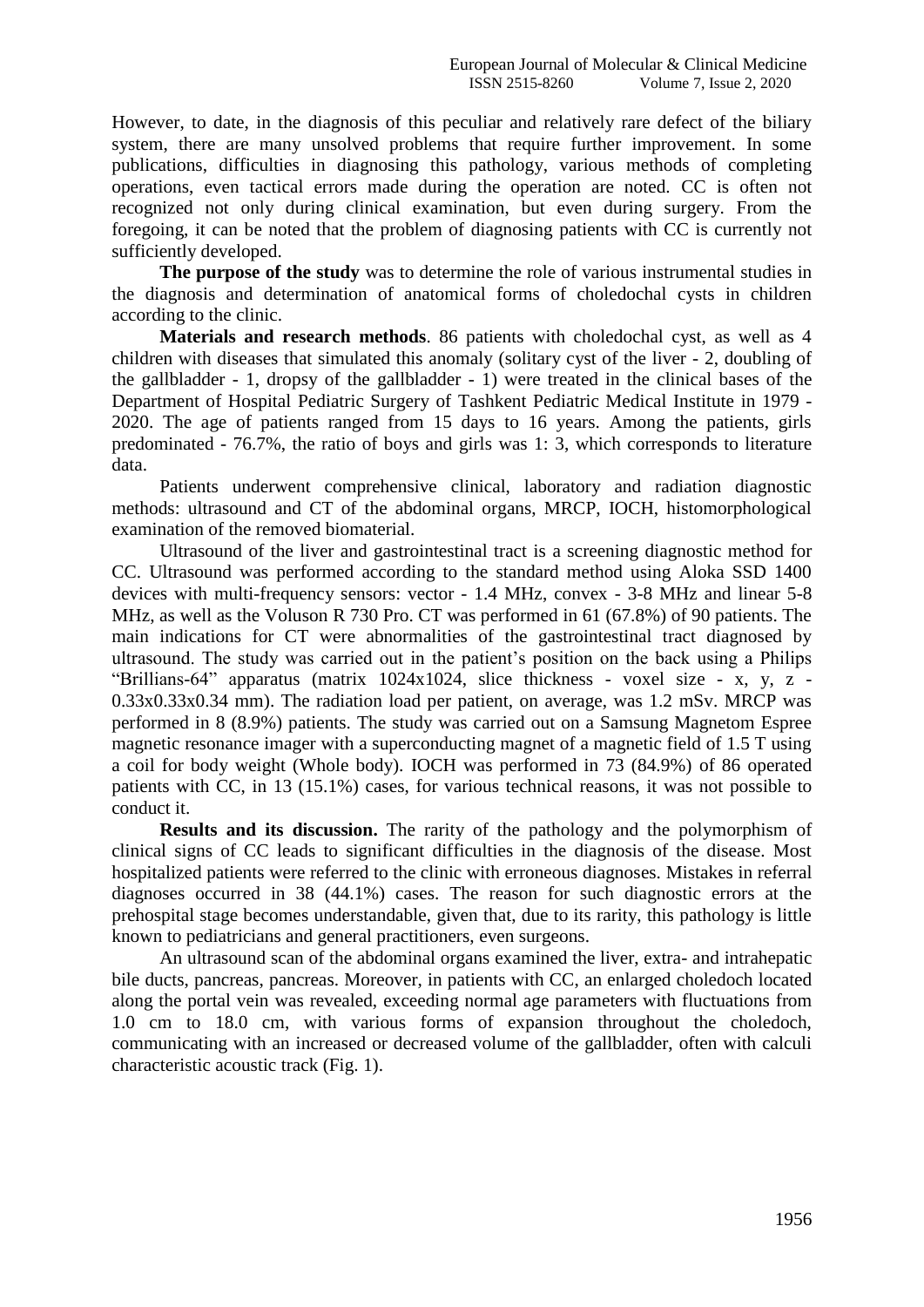

Fig. 1. Echoscopic picture of spherical expansion of the common bile duct with a reduced gallbladder in volume (a); with an increase in the volume of the gallbladder (b); calculous cyst of the common bile duct (c).

An ultrasound scan was performed on 15 (17.4%) of 86 patients who underwent gallbladder size, and 12 of them had signs of chronic inflammation of its wall with deformation in the cervical ductal segment. 5 (6%) patients who had previously undergone inadequate primary operations (cyst drainage) in other hospitals, upon admission to our clinic, did not allow us to differentiate the gallbladder due to the pronounced adhesive process and its intimate fusion with the dilated duct. In 14 (16.7%) of 84 patients with CC in the gall bladder, dense inclusions and calculi with a characteristic acoustic pathway were revealed. In 11 (78.6%) of 14 patients with bile duct cyst, stones were established before surgery as a complication of bile duct cyst, and in 3 (21.4%) cases it was found during surgery. Echography in 8 out of 14 patients with no inclusions in the gallbladder revealed different densities in the lumen of the enlarged bile duct with a pronounced acoustic pathway, indicating the presence of calculus - choledocholithiasis, confirmed during surgery. Stones in 3 patients were localized in the gall bladder, in 8 - in the enlarged common bile duct, in 3 - in the gall bladder and in the cavity of the cyst.

The data presented are characteristic, but non-specific for CC, since these changes are also observed in other pathologies of the liver, biliary tract and diseases of the abdominal organs, accompanied by the presence of a tumor-like formation. In our observations, diagnostic difficulties were observed in patients with liver echinococcosis (3), a solitary cyst of the liver (2), doubling (1) and dropsy (1) of the gallbladder, pancreatic cysts (1). For differential diagnosis with the above diseases, to increase the reliability of ultrasound of CC, we suggest conducting dynamic functional echocholecystography after a "choleretic breakfast." In 66 (73.3%) cases, the contractile and evacuation functions of the biliary system (size, shape of the gallbladder and cystic dilated bile ducts) with choleretic breakfast were additionally investigated. The study was carried out in dynamics: on an empty stomach and after 30 minutes. after giving an egg yolk or a solution of magnesium sulfate, which have a cholekinetic effect. At the same time, the gallbladder and the cyst wall contract, which manifests itself in a change in their size (or one of them) and in a shape different from the original ones, which increases the specificity characteristic of cystic transformation. Similar changes are not observed with solitary or parasitic cysts of the liver and pancreas.

Ultrasound is a sufficient study for CC surgery. However, the expansion can be localized in any part of the biliary tract in the form of total expansion or its individual sections. In addition, it is not possible to judge the abnormal flow of a separate segmental duct into the cystic dilated choledoch or the presence of an abnormal biliary-pancreatic fusion, often with cystic expansion of the bile ducts (11 - 12.7% of our 86 observations). An indirect echoscopic sign of this condition can be considered an expansion of the pancreatic duct. Biliary-pancreatic cysts have features in the clinical course, there is a possibility of iatrogenicity (the probability of damage when the cyst is excised, full or partial clamping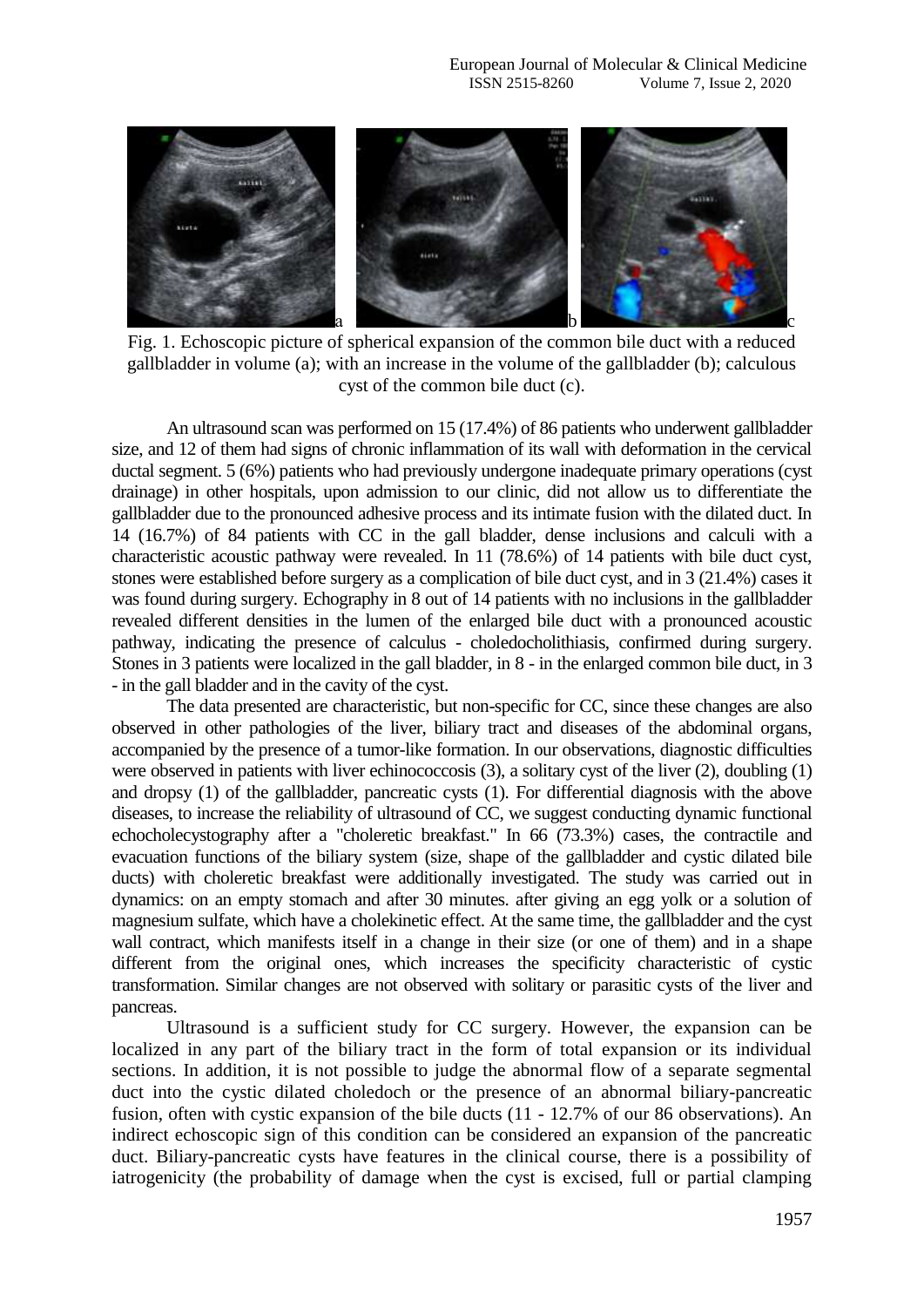during ligation) during surgery. The data presented indicate the advisability in such cases to supplement the diagnostic tests of CT and MRCP before surgery, and during the operation - IOCH. Currently, in the diagnosis of pathology of the biliary tract, CT of the abdominal cavity and MRCP are effective non-invasive methods, alternative to invasive ERCP. For the diagnosis of CC in 61 (67.8%) patients, MSCT was used, which adds additional information to the ultrasound data. With MSCT, it is possible to assess the condition of the extra- and intrahepatic bile ducts, the Wirsung duct, the relationship of the cystic formation with adjacent organs, and determine the form and type of cystic expansion (Fig. 2).



Fig. 2. a) MSCT picture of a giant saccular expansion of the common bile duct with a reduced size of the gallbladder. Compression of nearby organs of the pancreatobiliary zone is noted; b) MSCT cholangiography. Intrahepatic bile ducts are asymmetrically dilated. The common bile duct is cystically dilated, type IV. Wirsung duct not visualized.

The value of the CT diagnostic information increases with the image in 3D reconstruction.

Currently, we often used MRCP for the diagnosis of CC in children of older age groups. In our observations, 8 (8.9%) patients underwent an MRCP study. This method is the most promising and informative way to diagnose CC with abnormal pancreatobiliary fusion (Fig. 3).



Fig. 3. MRCP. There is a biliary and pancreatic cyst of the common bile duct. Wirsung duct opened into the cyst cavity.

The absence of radiation exposure, low invasiveness, and the need for special training are the main advantages of the method. However, the disadvantages of this method is the limitation when used in children of younger age groups. Therefore, the final diagnosis and method of completing the operation was established using IOCH. The study was performed after the application of microdrainage cholecystostomy in the bottom of the gallbladder. For contrast, 76% water-soluble preparation (urographin, verographin) was diluted with saline in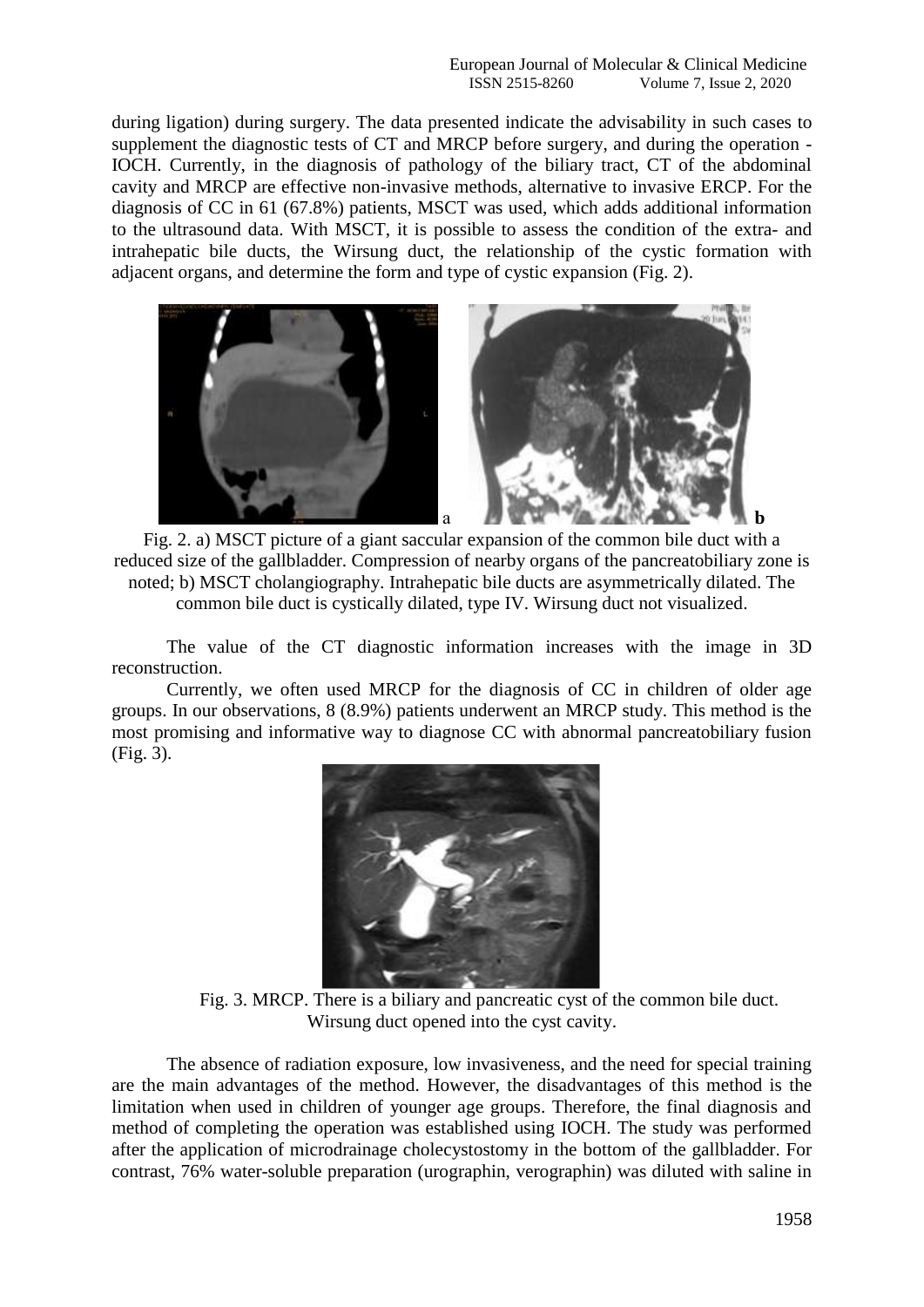a ratio of 1: 1. In order to obtain an image of the intrahepatic bile ducts, to determine the contrast in the duct of the pancreas and duodenum, the contrast medium was injected to moderate tension of the gallbladder and cyst without clamping the hepatoduodenal ligament. X-ray images were taken using a portable X-ray unit at the time of artificial apnea and in the regimes selected according to the age and constitution of the patient. After performing an xray, the contrast agent was evacuated by suction. This study was conducted in 73 (84.9%) of 86 operated patients with CС, in 13 (15.1%) cases for various technical reasons it was not possible to conduct it. With IOCH, it becomes possible to detail the results of preoperative ultrasound and CT examinations to more accurately determine the shape, size of the cystic formation, the nature of the expansion of the extra- and intrahepatic bile ducts, the symmetry of the expansion of the lobar ducts, and the possibility of additional abnormal bile ducts opening into the lumen of the cystic expansion.

The data of complex preoperative (ultrasound, MSCT) and IOCH studies showed the heterogeneity of the forms, sizes and length of the cystic expansion within the extra- and intrahepatic ducts and finally verify its anatomical version. Cystic enlargements are most often localized in the extrahepatic segment of the bile ducts of various lengths and diameters in the form of types I and IV and correlates with literature data on the rarity of types II, III, V, and VI of cystic lesions of the biliary tract. With IOCH in 54 (74%) children, the shape and size of the cystic expansion usually coincided; in 19 (26%) cases, there was a slight increase in the size of the cystic expansion, probably due to stretching of its wall during tight filling with contrast medium during cholangiography (Fig. 4).



Fig. 4. IOCH. Cystic expansion of extrahepatic bile ducts with symmetric expansion of intrahepatic bile ducts.

At IOCH performed in 73 patients, type I cystic enlargement was observed in 54 (74%) as: expansion in a limited area or along one of the ducts - the common bile or hepatic in 16 (29.6%) patients. We characterize it by extrahepatic localized segmental expansion. In 38 (70.4%) patients, the expansion covered the common bile and hepatic ducts - the general extrahepatic cystic expansion. In 17 (23.3%) of 73 cases, expansion of the extra- and intrahepatic ducts (type IV) was simultaneously observed - diffuse expansion of the bile ducts, and in 6 symmetrical: the same expansion of the right and left hepatic ducts; 11 asymmetric: the predominance of expansion of the right or left duct. In 2 (2.7%) patients, a slight expansion of extrahepatic ducts and intrahepatic cystic lesion was observed throughout - atypical form - FF type.

The form of cystic expansion in each patient is peculiar: bag-shaped (19), spindleshaped (17), spherical (13), cylindrical (24). It is practically difficult to find the same cysts in two different patients.

Local expansion of individual segments of the extrahepatic bile ducts often has a rounded or cylindrical shape. Expansion within the common bile duct - spindle-shaped, diffuse expansion outside and inside the hepatic ducts - has a spherical or saccular shape.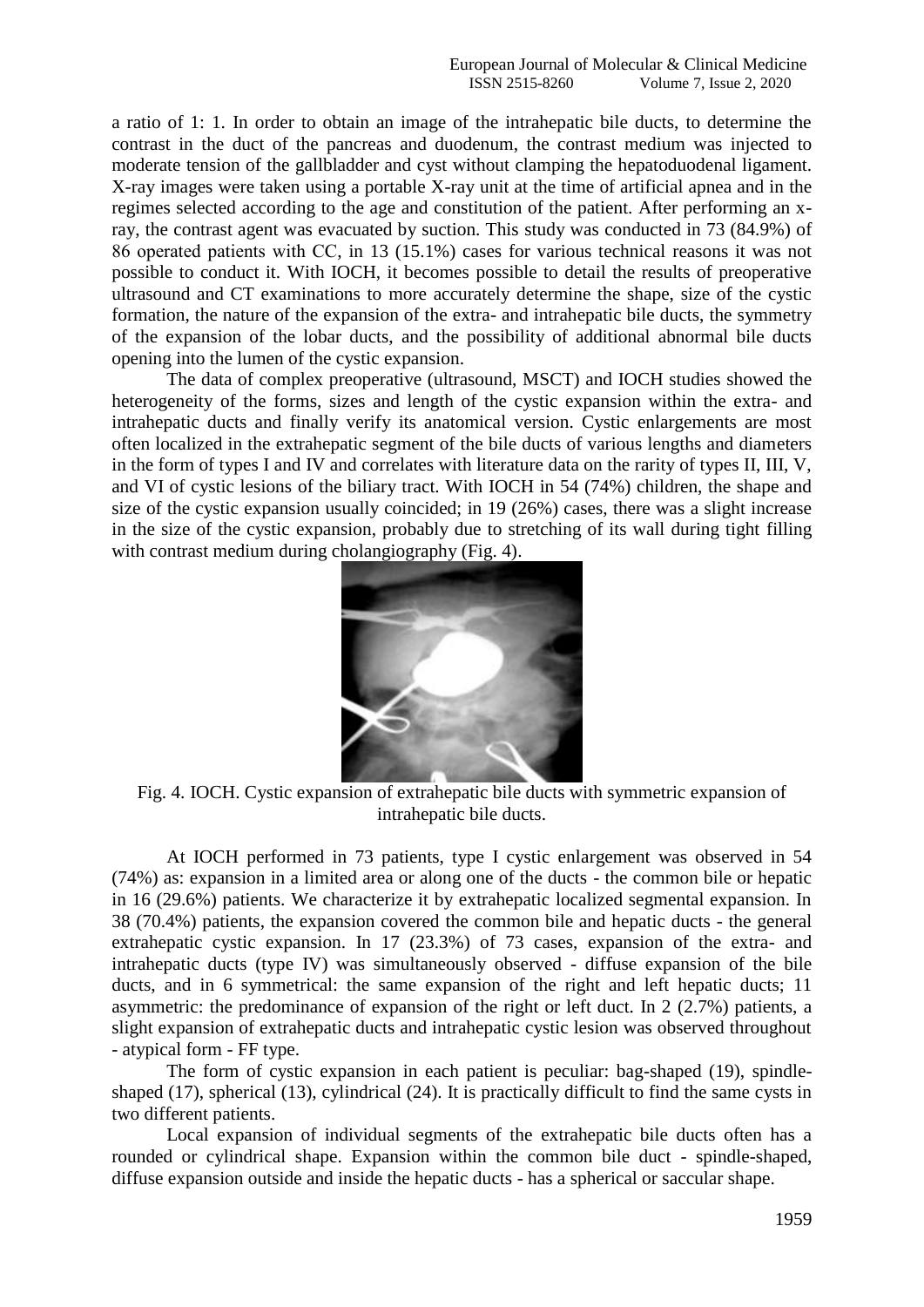IOCH allows also to determine non-extended local narrowing or expansion. It is necessary to distinguish between cystic expansion of the bile ducts without stenosis of the terminal section of the common bile duct  $(52 - 71.2\%)$ , when the violation of the outflow of bile is short-term and is due to functional discoordination of the sphincter of Oddi, and cysts with stenosis of the terminal section of the common bile duct  $(21 - 28, 8\%)$ . Some authors, apparently, exaggerate the importance of stenosis of the distal part of the common bile duct in the formation of suprastenotic expansion, since in the presence of severe stenosis there should be a violation of the outflow of bile and, accordingly, obstructive jaundice. However, we observed 3 cases of cystic expansion with gigantic cyst sizes, but without the effects of obstructive jaundice. With true stenosis of the terminal section of the common bile duct in 21 (28.8%) cases, despite the tight filling of the cyst, the passage of contrast into the duodenum did not occur. With this option, a secondary suprastenotic expansion of the external and intrahepatic ducts is possible. The uneven expansion of the bile ducts at various levels primarily indicates an anomaly in its structure. Depending on the degree of impaired patency in the terminal section of the common bile duct, a cystic anomaly can manifest itself only as a pain syndrome, or, with a significant degree of stenosis, the pain syndrome is combined with obstructive jaundice and signs of biliary hypertension. The presence in some cases of pain without signs of obstructive jaundice and the periodic development of biliary hypertension also confirms impaired patency of various origins and degrees in the terminal section of the common bile duct.

More valuable information during cholangiography was obtained about the relationship between the common bile duct and pancreatic ducts. If there is a message of cystic expansion of the bile ducts with the pancreatic duct, a biliary-pancreatic cyst is formed, which occurred in 11 (12.8%) of 86 operated children with CH. This confirms the need to distinguish between biliary cysts, the content of which is bile, and biliary-pancreatic cysts, in which pancreatic enzymes enter the cystic dilated common bile duct due to the fusion of the Wirsung duct. With a biliary-pancreatic cyst, the flow of pancreatic juice into the cavity of the cyst promotes the development of a pathological vicious circle - enzymatic cholecystocholangitis; and stagnation and difficulty of the outflow from the cavity of the cyst causes the development of reactive pancreatitis with the peculiarities of the clinical course. In 11 patients, a frequently recurring pain syndrome is caused by reactive pancreatitis due to biliary pancreatic fusion. At the same time, the flow of pancreatic juice into the cavity of the cyst under conditions of bile stasis causes circulatory disorders and necrosis of the walls of the cyst of the bile ducts and contributes to spontaneous rupture of the common bile duct cyst. In our observations, out of 8 patients with perforation of the bile duct cyst, 2 were diagnosed with biliary pancreatic cyst during cholangiography.

Thus, the diagnosis of cystic anomalies of the bile ducts, despite the successes of modern medicine, is often still a difficult task. This is due to the lack of clear symptoms, a peculiar dynamism of clinical symptoms, which leads to a multidimensional focus of research and differential diagnosis.

## **Conclusions:**

1. Ultrasound is a highly sensitive and informative screening method to diagnose choledocha cysts in children. In differential diagnosis of choledocha cysts with cystic formations of the hepatobiliary zone, functional dynamic echolecystography with "choleretic breakfast" increases the specificity of diagnosis of choledocha cysts.

2. To establish a biliary pancreatic cyst and abnormally inflowing segmental ducts into cystic expansion, ultrasound data are not informative enough, which requires additional CT, MRCP and IOCH.